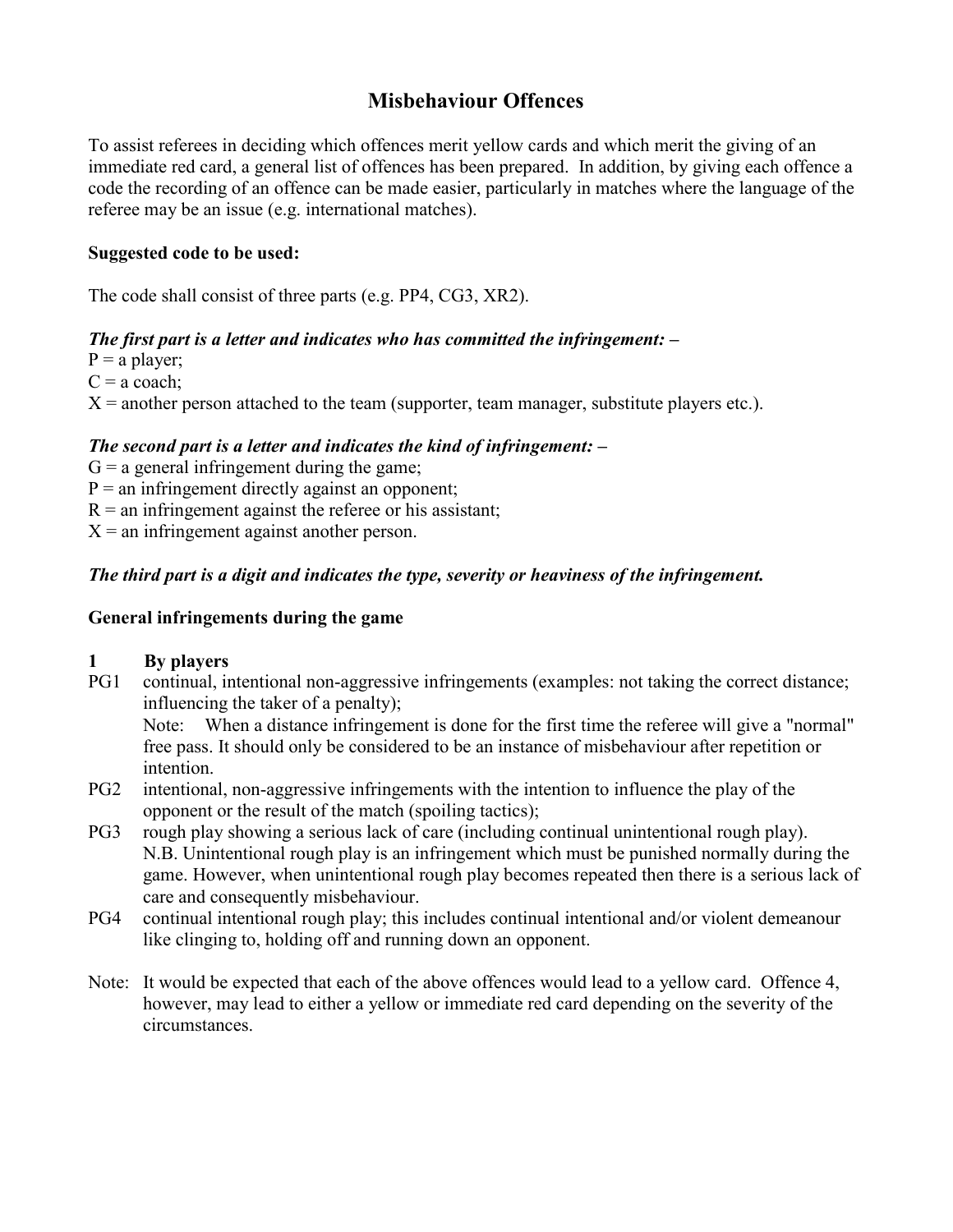### **2 By coaches**

- CG1 refusing to take their place on the bench after being ordered to do so by the referee;
- CG2 to continually come into the field of play in an annoying manner;
- CG3 actual physical interference to the game, either from outside the field of play or inside the field of play after entering the field of play.
- Note: Whilst offences 1 and 2 would merit a yellow card, offence 3 could lead to an immediate red card for the coach.

### **Infringements directly against an opponent**

These offences can be committed either during play or during an interruption of the game. The codes for these should be pre-fixed by the letter P, C or X depending on who committed the offence (e.g. offence P4 by a player would be PP4, by a coach CP4 and by another person XP4).

- P1 use of a strong phrase or incorrect use of words; irritation, provocation and instigation;
- P2 indirect insult (ridicule, remarks with a hidden insult, light forms of insult either verbal or by gesture);
- P3 direct outrage (serious kind of insult either by gesture, or verbally, or lack of physical respect);
- P4 threat by attitude, movement or remarks;
- P5 knocking or kicking movement with little or no contact being made;
- P6 aggression with physical contact like clinging to, knocking away an extending hand, pushing away;
- P7 serious aggression: e.g. kicking, knocking or punching an opponent; intentional fast throwing or kicking the ball against an opponent;
- P8 sexual intimidation; racial or sexual discriminatory remarks.
- Note: Offences 3, 7 and 8 would probably lead to an immediate red card for serious misbehaviour. Offences 5 and 6 may lead to either a yellow card or immediate red card depending on the severity of the circumstances.

## **Infringements against the referee, his assistant or other persons**

"Other persons" is defined as the other people who may be involved in the game directly or indirectly like the jury, official in charge of the hall, those accompanying a team (doctor, manager, physiotherapist, etc), the supporters and substitute players of the opponents, spectators and such-like.

The codes for these offences should be pre-fixed by the letter *P (for players), C (for coaches) or X (other persons)* depending on who committed the offence and *R (against the referee or assistant) or X (against another person)* depending on whom the offence was committed against. (E.g. offence 2 committed by a player towards the referee would be PR2 but by the coach towards another person would be CX2).

The same criteria as used for players and coaches are valid in cases of infringements by other persons who are authorised to sit on the bench (either in accordance with § 8c of the Rules of Korfball or the IKF Match Regulations), e.g. the substitute players, the team manager and such-like. In these cases the code shall start with X.